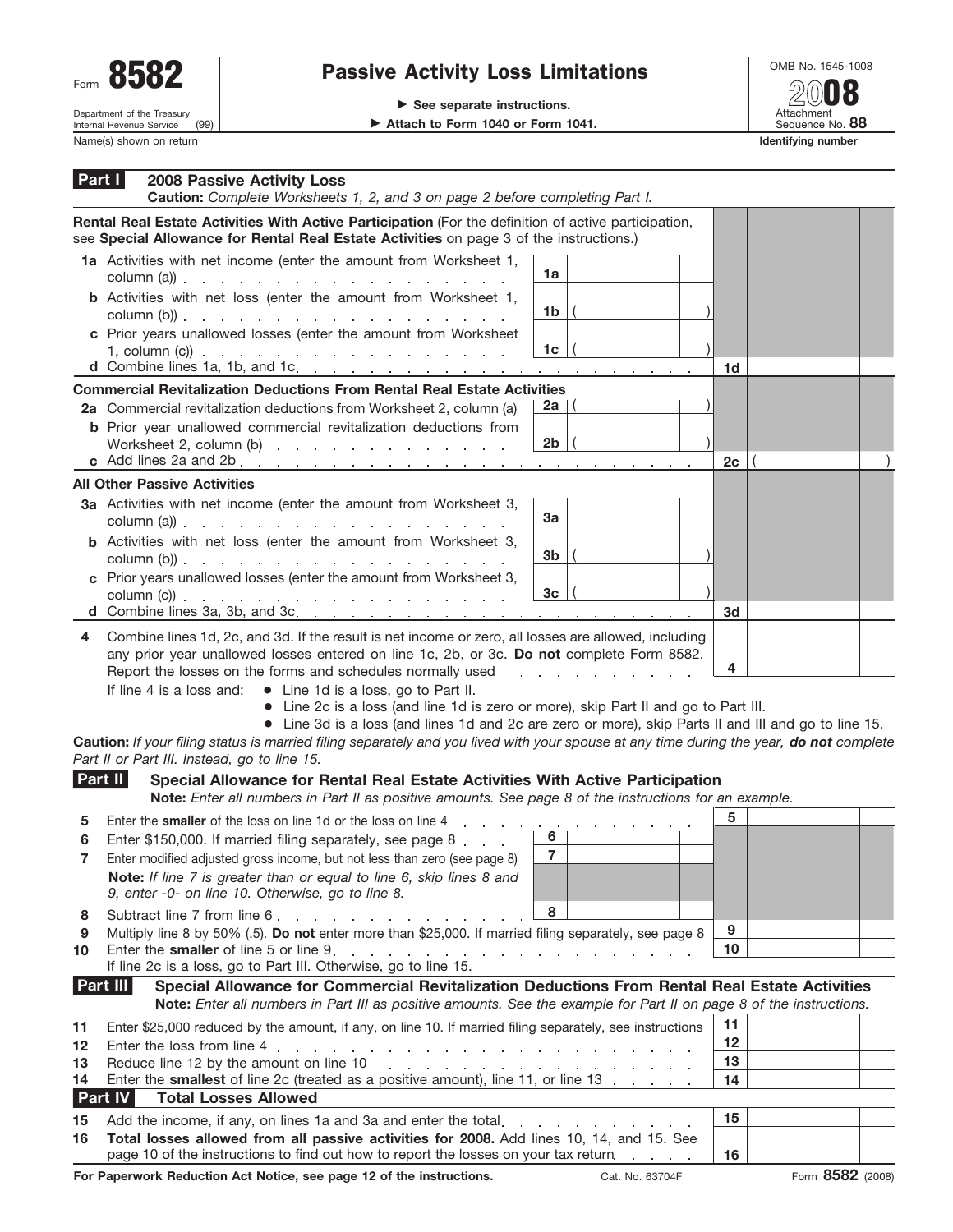|                                                                                                  |  |  | $\bigcap_{i=1}^n$ and $\bigcap_{i=1}^n$ and $\bigcap_{i=1}^n$ |  |  |  |  |
|--------------------------------------------------------------------------------------------------|--|--|---------------------------------------------------------------|--|--|--|--|
| Worksheet 1–For Form 8582, Lines 1a, 1b, and 1c (See pages 7 and 8 of the instructions.)         |  |  |                                                               |  |  |  |  |
| <b>Caution:</b> The worksheets must be filed with your tax return. Keep a copy for your records. |  |  |                                                               |  |  |  |  |

| Name of activity                                                                 |                                          | <b>Current year</b>       |                                                  | <b>Prior years</b>              |                  | Overall gain or loss |
|----------------------------------------------------------------------------------|------------------------------------------|---------------------------|--------------------------------------------------|---------------------------------|------------------|----------------------|
|                                                                                  | (a) Net income<br>(line 1a)              | (b) Net loss<br>(line 1b) |                                                  | (c) Unallowed<br>loss (line 1c) | (d) Gain         | (e) Loss             |
|                                                                                  |                                          |                           |                                                  |                                 |                  |                      |
|                                                                                  |                                          |                           |                                                  |                                 |                  |                      |
| Total. Enter on Form 8582, lines 1a,<br>1b, and 1c. $\qquad \qquad \blacksquare$ |                                          |                           |                                                  |                                 |                  |                      |
| Worksheet 2-For Form 8582, Lines 2a and 2b (See page 8 of the instructions.)     |                                          |                           |                                                  |                                 |                  |                      |
| Name of activity                                                                 | (a) Current year<br>deductions (line 2a) |                           | (b) Prior year<br>unallowed deductions (line 2b) |                                 | (c) Overall loss |                      |

|                                                                                   | deductions (line 2a) | unallowed deductions (line 2b) | $191$ $-101$ $-100$ |  |  |  |  |  |
|-----------------------------------------------------------------------------------|----------------------|--------------------------------|---------------------|--|--|--|--|--|
|                                                                                   |                      |                                |                     |  |  |  |  |  |
|                                                                                   |                      |                                |                     |  |  |  |  |  |
|                                                                                   |                      |                                |                     |  |  |  |  |  |
|                                                                                   |                      |                                |                     |  |  |  |  |  |
| Total. Enter on Form 8582, lines 2a<br>and 2b $\qquad \qquad \blacksquare$        |                      |                                |                     |  |  |  |  |  |
| Warkshoot 2. Fer Ferm 8500, Lines 20, 2h, and 20 (Ceo nege 8 of the instructions) |                      |                                |                     |  |  |  |  |  |

**Worksheet 3—For Form 8582, Lines 3a, 3b, and 3c** (See page 8 of the instructions.)

| Name of activity                                                         | <b>Current year</b>         |                           | <b>Prior years</b>              | Overall gain or loss |          |
|--------------------------------------------------------------------------|-----------------------------|---------------------------|---------------------------------|----------------------|----------|
|                                                                          | (a) Net income<br>(line 3a) | (b) Net loss<br>(line 3b) | (c) Unallowed<br>loss (line 3c) | (d) Gain             | (e) Loss |
|                                                                          |                             |                           |                                 |                      |          |
|                                                                          |                             |                           |                                 |                      |          |
|                                                                          |                             |                           |                                 |                      |          |
|                                                                          |                             |                           |                                 |                      |          |
|                                                                          |                             |                           |                                 |                      |          |
| Total. Enter on Form 8582, lines 3a,<br>3b, and 3c $\blacktriangleright$ |                             |                           |                                 |                      |          |

**Worksheet 4—Use this worksheet if an amount is shown on Form 8582, line 10 or 14** (See page 9 of the instructions.)

| Name of activity | Form or schedule<br>and line number<br>to be reported on<br>(see instructions) | (a) Loss | (b) Ratio | (c) Special<br>allowance | (d) Subtract column<br>$\overrightarrow{c}$ (c) from column (a) |
|------------------|--------------------------------------------------------------------------------|----------|-----------|--------------------------|-----------------------------------------------------------------|
|                  |                                                                                |          |           |                          |                                                                 |
|                  |                                                                                |          |           |                          |                                                                 |
|                  |                                                                                |          |           |                          |                                                                 |
|                  |                                                                                |          |           |                          |                                                                 |
|                  |                                                                                |          |           |                          |                                                                 |
|                  |                                                                                |          |           |                          |                                                                 |

**Total** © **1.00**

**Worksheet 5—Allocation of Unallowed Losses** (See page 9 of the instructions.)

| Name of activity                                                                         | Form or schedule<br>and line number<br>to be reported on<br>(see instructions) | (a) Loss | (b) Ratio | (c) Unallowed loss |
|------------------------------------------------------------------------------------------|--------------------------------------------------------------------------------|----------|-----------|--------------------|
|                                                                                          |                                                                                |          |           |                    |
|                                                                                          |                                                                                |          |           |                    |
|                                                                                          |                                                                                |          |           |                    |
|                                                                                          |                                                                                |          |           |                    |
|                                                                                          |                                                                                |          |           |                    |
| <b>Total</b><br>and a second contract of the contract of the contract of the contract of |                                                                                |          | 1.00      |                    |